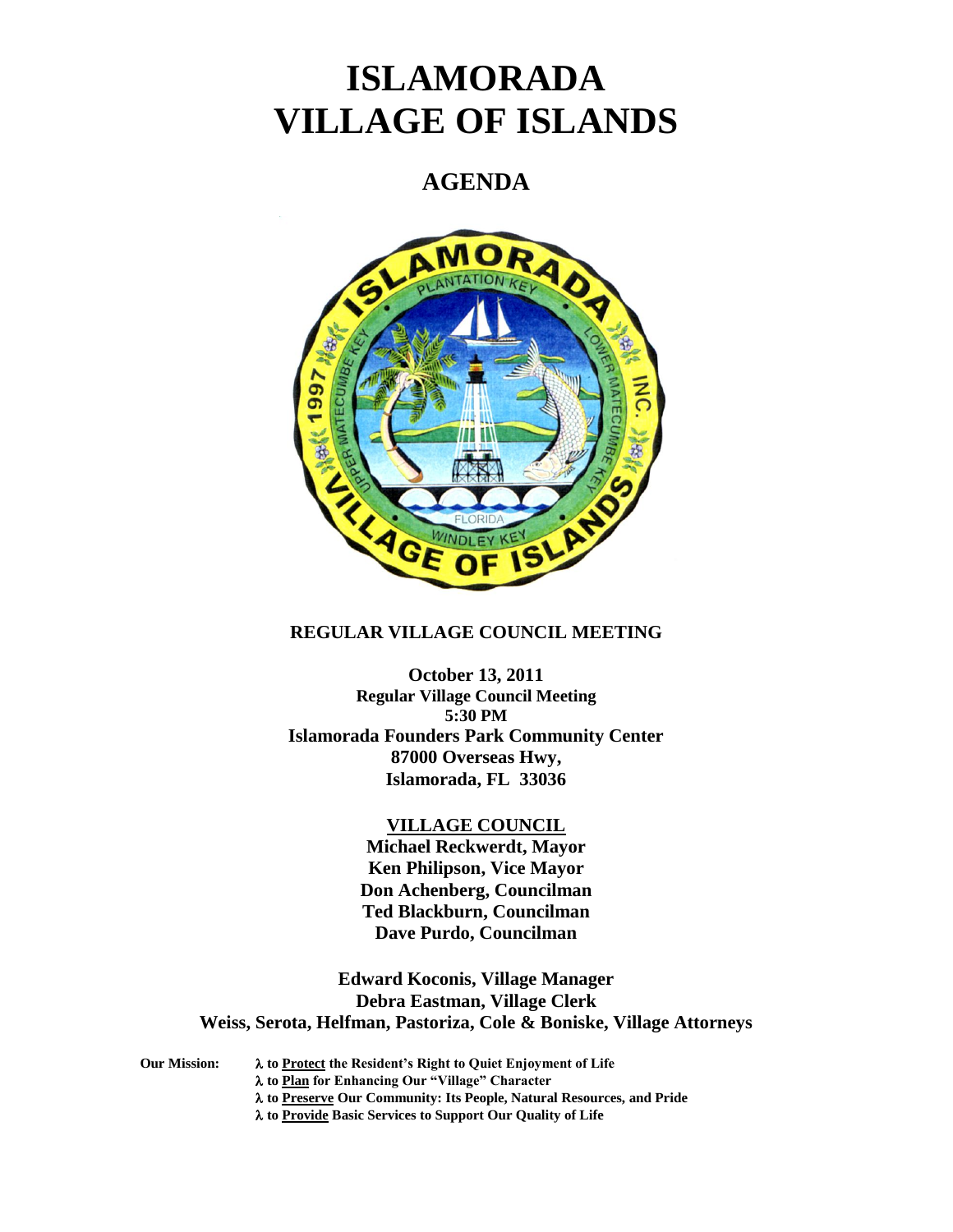

# **ISLAMORADA, VILLAGE OF ISLANDS REGULAR VILLAGE COUNCIL MEETING**

# **Founders Park Community Center 87000 Overseas Hwy Islamorada, FL 33036 October 13, 2011 5:30 PM**

# **I. CALL TO ORDER\ROLL CALL**

# **II. PLEDGE OF ALLEGIANCE**

#### **III. PRESENTATIONS**

**A.** Legislative and Executive Status update by State Lobbyist William Peebles

#### **IV. PUBLIC COMMENT**

#### **V. AGENDA: Request for Deletion / Emergency Additions**

#### **VI. CITIZENS' ADVISORY COMMITTEE UPDATES**

- **A.** Historic Preservation Commission No Report
- **B.** Land Acquisition Advisory Committee No Report
- **C.** Landscape Advisory Committee No Report
- **D.** Local Planning Agency No Report
- **E.** Near Shore Water Support Citizens' Advisory Committee No Report
- **F.** Parks and Recreation Citizen's Advisory Committee No Report
- **G.** Water Quality Improvement Citizens' Advisory Committee –No Report
- **H.** Workforce / Affordable Housing Citizens' Advisory Committee Chairperson Renee Sebastian
- **I.** Citizens' Financial Advisory Committee No Report

# **VII. WASTEWATER MATTERS**

|  | <b>A.</b> Wastewater Update | TAB <sub>1</sub> |
|--|-----------------------------|------------------|
|--|-----------------------------|------------------|

**B.** Request for Proposals (RFP) Wastewater System Reynolds Water Islamorada, **TAB 2** LLC -Design- Build-Operate-Finance (DBOF) Team Key Member Changes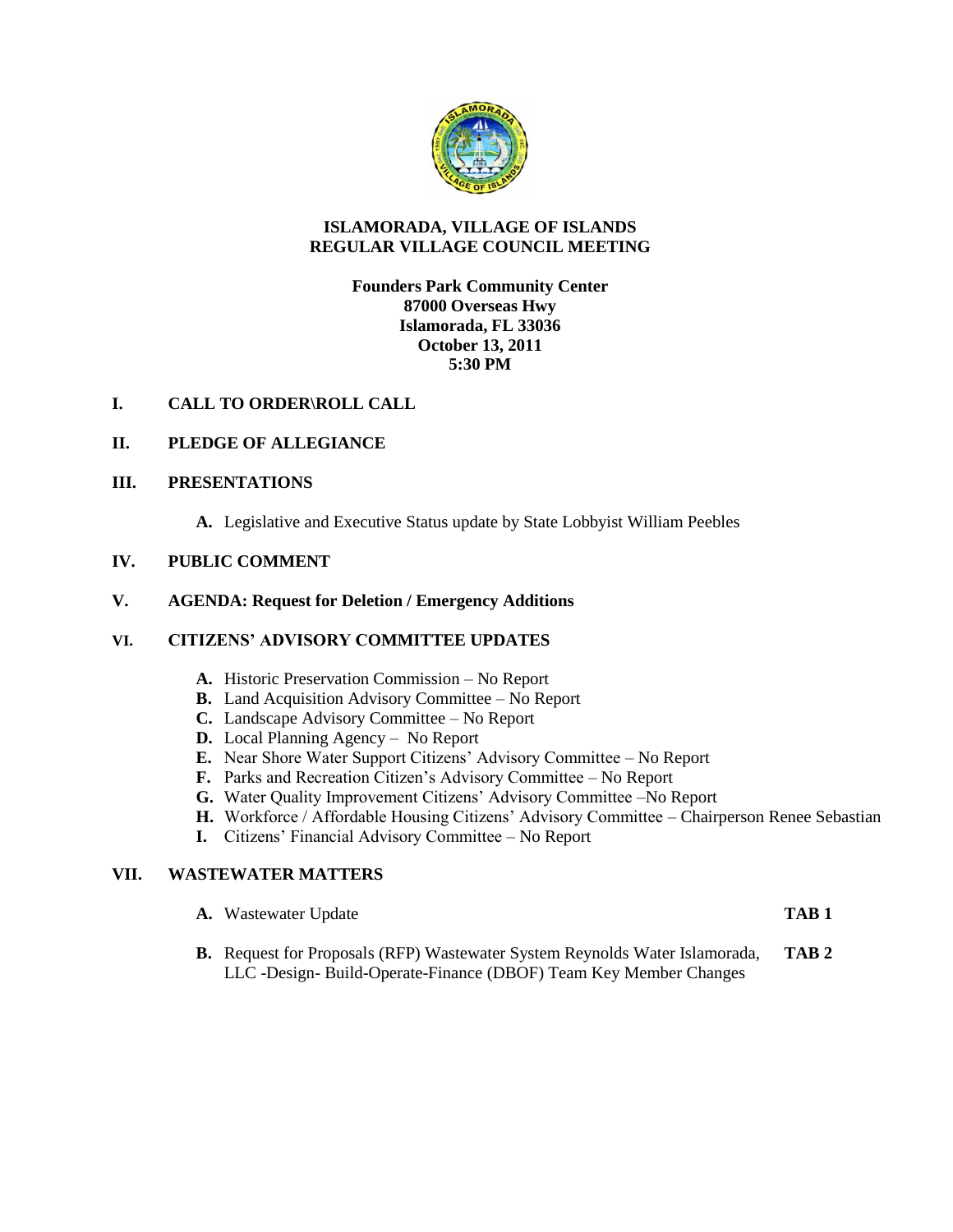#### **VIII. QUASI-JUDICIAL**

# **IX. CONSENT AGENDA**

(All items on the Consent Agenda are considered routine by the Village Council and will be approved by one motion. There will be no separate discussion of these items unless a Councilmember so requests, in which event, the item will be moved to the Main Agenda.)

| A. Minutes:                                        | TAB <sub>3</sub> |
|----------------------------------------------------|------------------|
| Regular Village Council Meeting September 22, 2011 |                  |
| Executive Session September 22, 2011               |                  |
| Executive Session September 22, 2011               |                  |

- **B.** Approval of Evaluation Committee for Design-Build-Operate -Finance **TAB 4** (DBOF) Request for Proposals (RFP)
- **C.** Resolution Approving an Addendum to the Fuel Card Services Agreement **TAB 5** Between Wright Express Financial Services Corporation and the State of Florida Department of Management Services

**A RESOLUTION OF THE VILLAGE COUNCIL OF ISLAMORADA, VILLAGE OF ISLANDS, FLORIDA, APPROVING THE ADDENDUM TO THE FUEL CARD SERVICES AGREEMENT BETWEEN WRIGHT EXPRESS FINANCIAL SERVICES CORPORATION AND THE STATE OF FLORIDA DEPARTMENT OF MANAGEMENT SERVICES; AUTHORIZING VILLAGE OFFICIALS TO IMPLEMENT THE TERMS AND CONDITIONS OF THE ADDENDUM; AUTHORIZING THE VILLAGE MANAGER TO EXPEND BUDGETED FUNDS; AUTHORIZING THE VILLAGE MANAGER TO EXECUTE THE ADDENDUM; AND PROVIDING FOR AN EFFECTIVE DATE**

**D.** Agreement Between Islamorada and Signal Technology, Inc. for Traffic **TAB 6** Operations Projects and Minor Miscellaneous Construction on the Florida State Highway System

**A RESOLUTION OF THE VILLAGE COUNCIL OF ISLAMORADA, VILLAGE OF ISLANDS, FLORIDA APPROVING THE AGREEMENT BETWEEN SIGNAL TECHNOLOGY, INC. AND ISLAMORADA, VILLAGE OF ISLANDS, FLORIDA TO PROVIDE TRAFFIC OPERATIONS PROJECTS AND MINOR MISCELLANEOUS CONSTRUCTION ON THE STATE HIGHWAY SYSTEM; AUTHORIZING VILLAGE OFFICIALS TO IMPLEMENT THE TERMS AND CONDITIONS OF THE AGREEMENT; AUTHORIZING THE VILLAGE MANAGER TO EXPEND BUDGETED FUNDS; WAIVING COMPETITIVE BIDDING; AUTHORIZING THE VILLAGE MANAGER TO EXECUTE THE AGREEMENT; AND PROVIDING FOR AN EFFECTIVE DATE**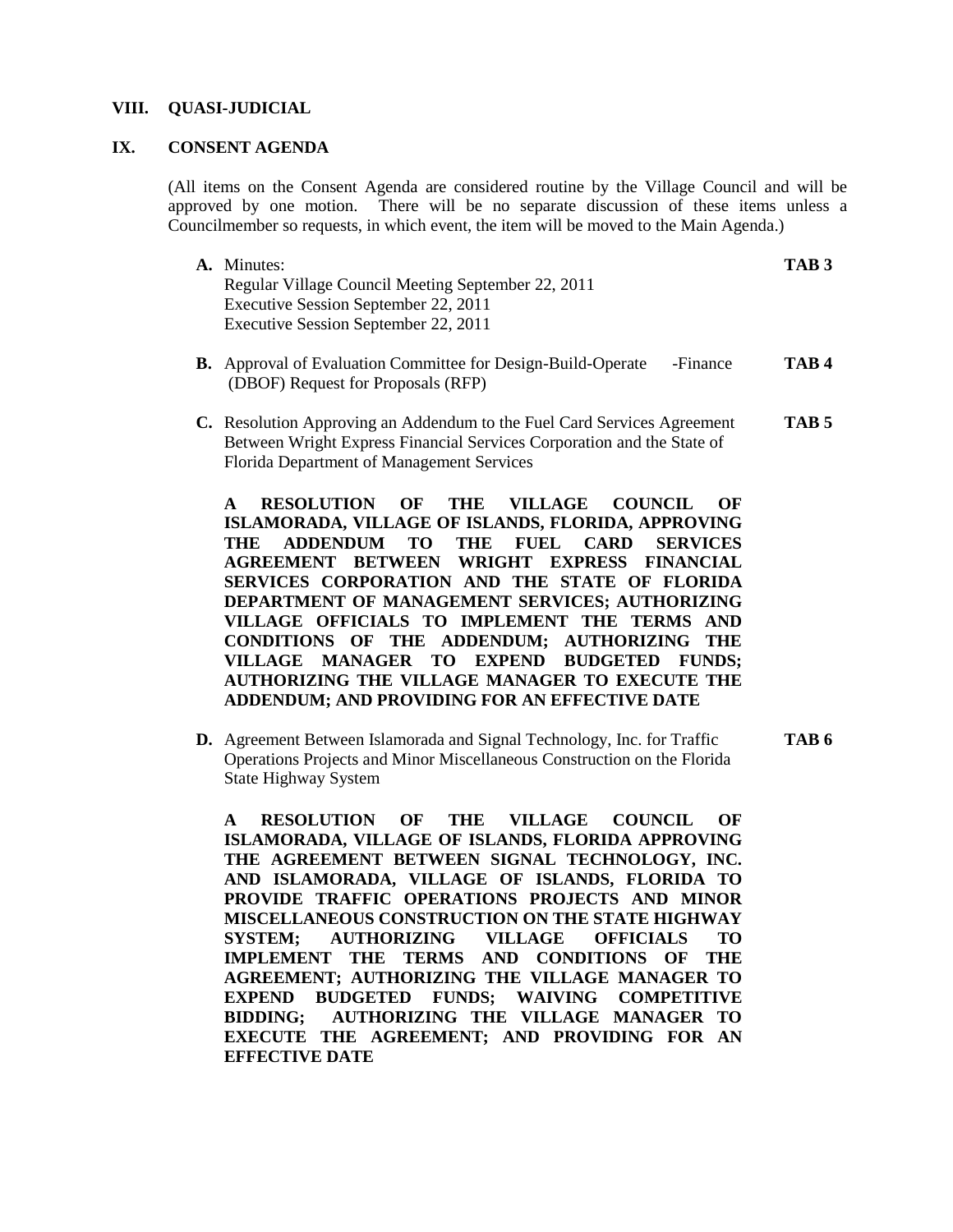**E.** Resolution to Adopt 2011 Public Facilities Capacity Assessment **TAB 7**

**A RESOLUTION OF THE VILLAGE COUNCIL OF ISLAMORADA, VILLAGE OF ISLANDS, FLORIDA ADOPTING THE 2011 MONROE COUNTY PUBLIC FACILITIES CAPACITY ASSESSMENT REPORT PURSUANT TO COMPREHENSIVE PLAN POLICY 9-1.2.2 AND SECTION 30-306 OF THE VILLAGE CODE OF ORDINANCES; AND PROVIDING FOR AN EFFECTIVE DATE**

**F.** Resolution Adopting A Fund Balance Classification Policy in Accordance **TAB 8** with Governmental Accounting Standards Board (GASB) Statement No. 54

**A RESOLUTION OF THE VILLAGE COUNCIL OF ISLAMORADA, VILLAGE OF ISLANDS, FLORIDA ADOPTING A FUND BALANCE CLASSIFICATION POLICY IN ACCORDANCE WITH GASB STATEMENT NO. 54,** *FUND BALANCE REPORTING AND GOVERNMENTAL FUND TYPE DEFINITIONS***; AUTHORIZING THE VILLAGE MANAGER AND THE VILLAGE FINANCE DIRECTOR TO IMPLEMENT THE REQUIREMENTS OF GASB STATEMENT NO. 54; AND PROVIDING FOR AN EFFECTIVE DATE**

**G.** Resolution Amending the Village's 401(A) Qualified Retirement Plan **TAB 9**

**A RESOLUTION OF THE VILLAGE COUNCIL OF ISLAMORADA, VILLAGE OF ISLANDS, FLORIDA, AMENDING THE VILLAGE'S 401(A) QUALIFIED RETIREMENT PLAN ("PLAN") TO REVISE THE FORMULA FOR DETERMINING EMPLOYER'S CONTRIBUTION AND EXTENDING THE VESTING PERIOD FROM 1,000 HOURS TO 24 MONTHS (TWO YEARS) FROM HIRE DATE; AUTHORIZING THE MAYOR AND VICE MAYOR TO EXECUTE THE PLAN AMENDMENT; AND PROVIDING FOR AN EFFECTIVE DATE**

- **X. ORDINANCES**
- **XI. RESOLUTIONS**
- **XII. MOTIONS**
- **XIII. UNFINISHED BUSINESS**

# **XIV. MAYOR / COUNCIL COMMUNICATIONS**

**A.** Village Manager Goals

# **XV. VILLAGE ATTORNEY / VILLAGE MANAGER COMMUNICATIONS**

**A.** Discussion and Direction for the Wayfinding Signage System Program **TAB 10** In the US 1 Corridor in Islamorada, Village of Islands